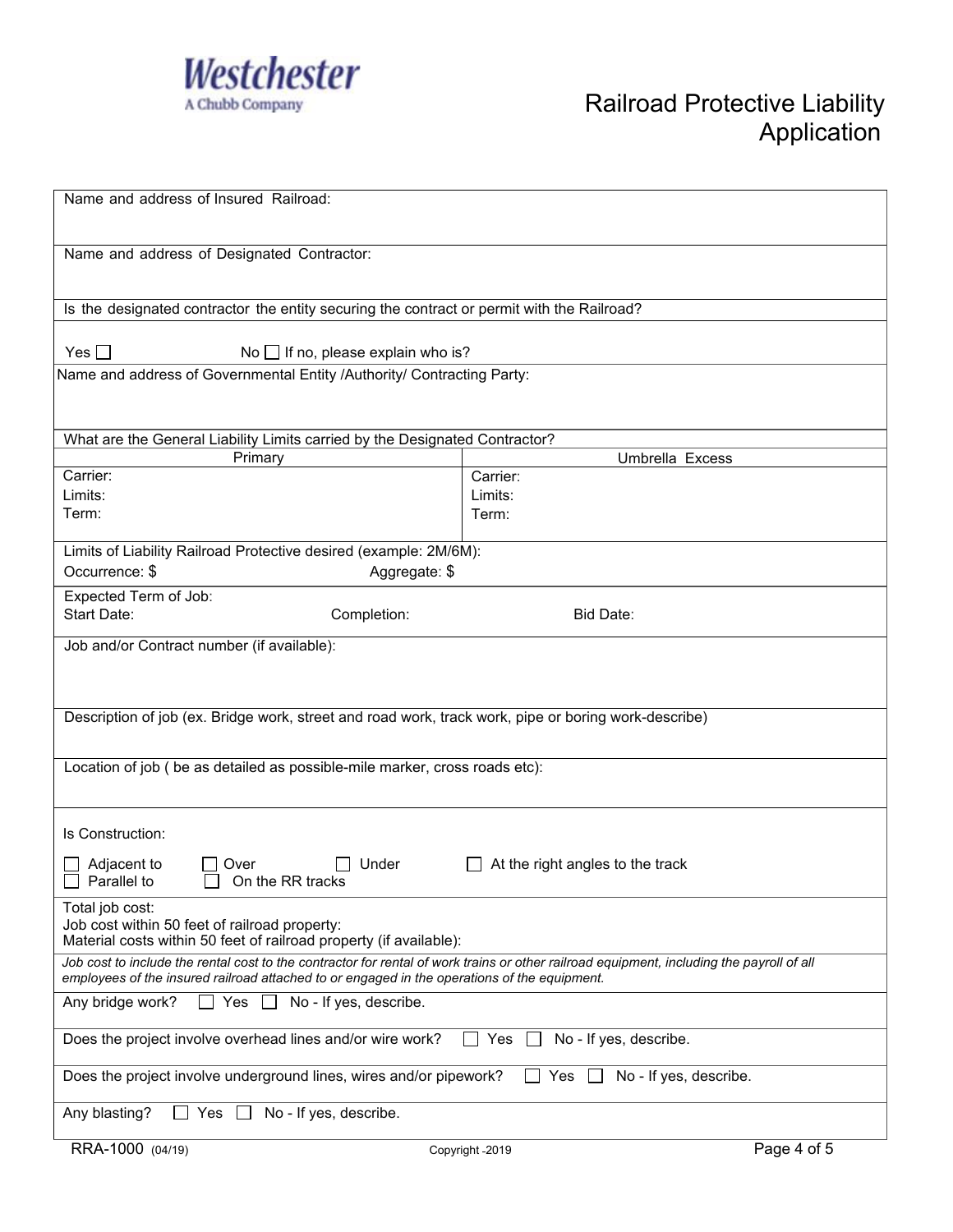

| Any use of explosives or fireworks? $\Box$ Yes $\Box$<br>No - If yes, describe.                                      |  |  |  |  |
|----------------------------------------------------------------------------------------------------------------------|--|--|--|--|
| Any underground construction such as subway or mines?<br>Yes<br>No - If yes, describe.<br>$\mathbf{1}$               |  |  |  |  |
| Any work in existing refineries, chemical plants, or grain elevators?<br>No - If yes, describe.<br>$\Box$ Yes $\Box$ |  |  |  |  |
| Any hazardous chemicals involved?<br>$\Box$ Yes $\Box$<br>No - If yes, describe.                                     |  |  |  |  |
| Any work underwater?<br>No - If yes, describe.<br>$\Box$ Yes<br>$\perp$                                              |  |  |  |  |
| Any construction while trains through right of way?<br>No - If yes, describe.<br>Yes                                 |  |  |  |  |
| No - If yes, describe.<br>Any vegetation control?<br>Yes $\Box$<br>$\perp$                                           |  |  |  |  |
| Any ice/snow removal?<br>No - If yes, describe.<br>$\Box$ Yes<br>$\perp$                                             |  |  |  |  |
| Any signal work?<br>No - If yes, describe.<br>Yes<br>$\Box$                                                          |  |  |  |  |
| No - If yes, describe.<br>Is this an easement?<br>Yes<br>$\perp$                                                     |  |  |  |  |
| Any movie filming?<br>$\Box$ Yes $\Box$<br>No - If yes, describe.                                                    |  |  |  |  |
| Is this a multi-year service agreement?<br>$\Box$ Yes $\Box$<br>No - If yes, describe.                               |  |  |  |  |
| Total number of tracks at job site:                                                                                  |  |  |  |  |
| Daily rail traffic:                                                                                                  |  |  |  |  |
| Number of trains:                                                                                                    |  |  |  |  |
| Freight:                                                                                                             |  |  |  |  |
| Passenger:                                                                                                           |  |  |  |  |
| Flagmen or Supervisors provided?<br>No<br>$\Box$ Yes                                                                 |  |  |  |  |
| Other railroad employees assigned to project?<br>Yes<br>No - If yes, describe.                                       |  |  |  |  |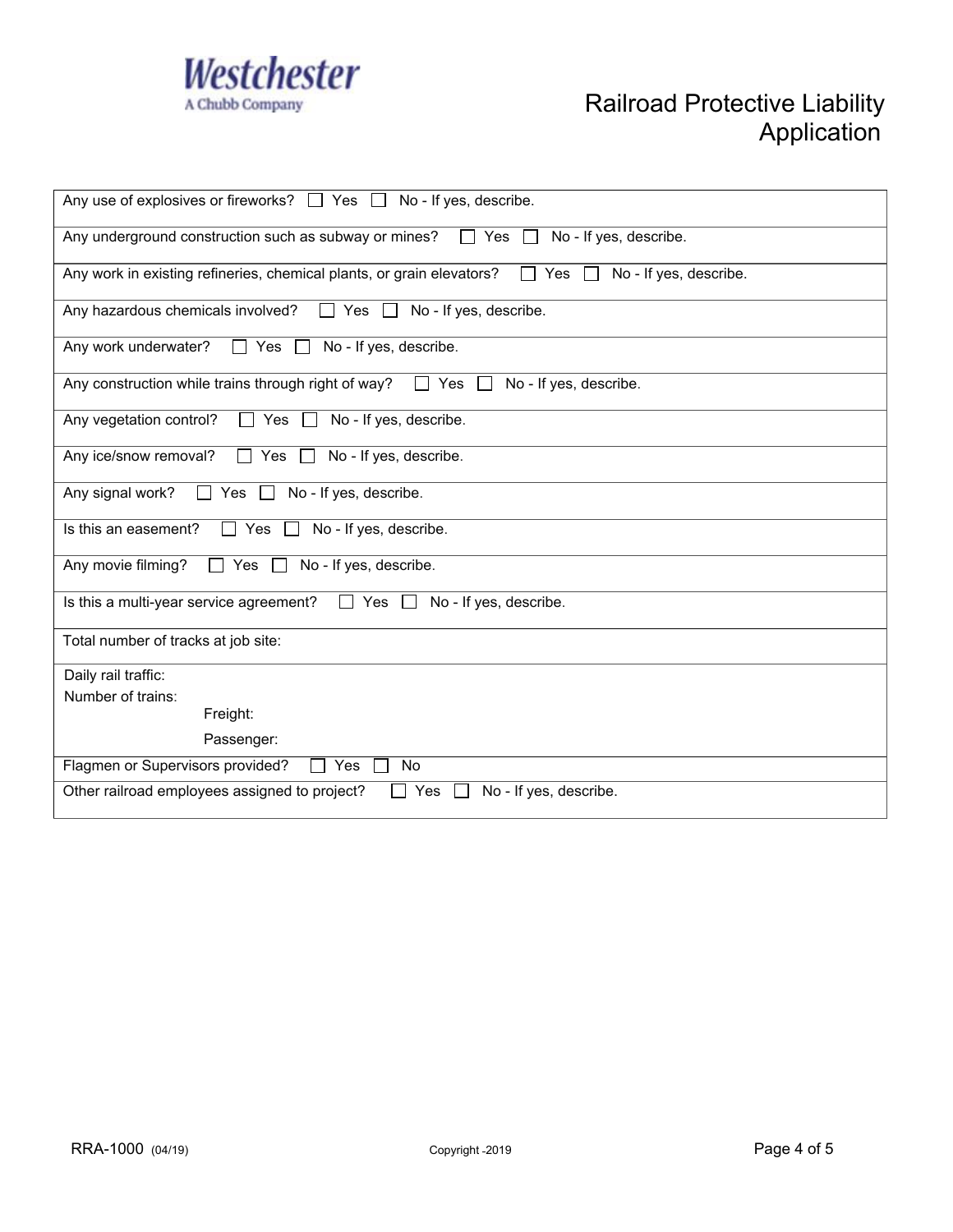

| $\Box$ Yes $\Box$<br>Does the contractor hold the railroad harmless for this project?<br>No.                                                             |  |  |  |
|----------------------------------------------------------------------------------------------------------------------------------------------------------|--|--|--|
| Will the railroad be an additional insured on the contractors General Liability policy?<br>l I Yes I I<br>No                                             |  |  |  |
| Will the contractual exclusion for work within 50 feet of a railroad be deleted on contractors General Liability and Umbrella<br>□ Yes □ No<br>policies? |  |  |  |

## **DECLARATIONS**

I declare that the statements and particulars in this application are true and that no material facts have been misstated or suppressed after enquiry. I agree that this application, together with any other information supplied shall form the basis of any contract of insurance effected thereon. I undertake to inform the Insurers of any material alteration to those facts occurring before completion of the contract of insurance. A material fact is one which would influence the acceptance or assessment of the risk.

In addition, I certify that I have read and understand the applicable fraud warnings set forth below:

| Signature: | late<br><b>ALV.</b><br>----- |  |
|------------|------------------------------|--|
|            |                              |  |

Position: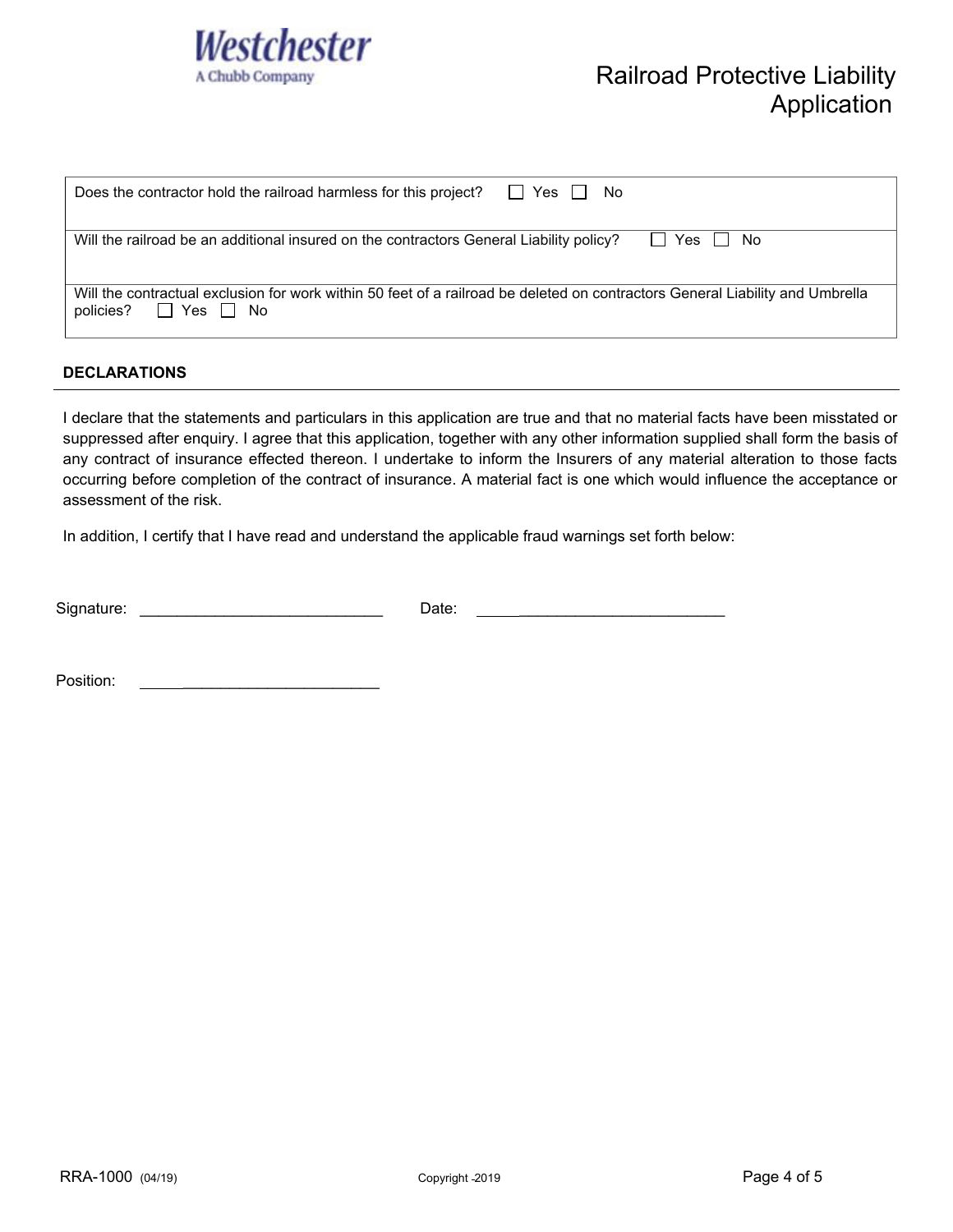

## Railroad Protective Liability Application

## **FRAUD WARNING STATEMENTS**

**NOTICE TO ALABAMA APPLICANTS:** Any person who knowingly presents a false or fraudulent claim for payment of a loss or benefit or knowingly presents false information in an application for insurance is guilty of a crime and may be subject to restitution fines or confinement in prison, or any combination thereof.

**NOTICE TO ARKANSAS, LOUISIANA AND WEST VIRGINIA APPLICANTS:** Any person who knowingly presents a false or fraudulent claim for payment of a loss or benefit or knowingly presents false information in an application for insurance is guilty of a crime and may be subject to fines and confinement in prison.

**NOTICE TO COLORADO APPLICANTS:** It is unlawful to knowingly provide false, incomplete, or misleading facts or information to an insurance company for the purpose of defrauding or attempting to defraud the company. Penalties may include imprisonment, fines, denial of insurance, and civil damages. Any insurance company or agent of an insurance company who knowingly provides false, incomplete, or misleading facts or information to a policyholder or claimant for the purpose of defrauding or attempting to defraud the policyholder or claimant with regard to a settlement or award payable from insurance proceeds shall be reported to the Colorado Division of Insurance within the Department of Regulatory Agencies.

**NOTICE TO DISTRICT OF COLUMBIA APPLICANTS:** WARNING: It is a crime to provide false or misleading information to an insurer for the purpose of defrauding the insurer or any other person. Penalties include imprisonment and/or fines. In addition, an insurer may deny insurance benefits if false information materially related to a claim was provided by the applicant.

**NOTICE TO FLORIDA APPLICANTS:** Any person who knowingly and with intent to injure, defraud or deceive any insurer files a statement of claim or an application containing any false, incomplete or misleading information is guilty of a felony of the third degree.

**NOTICE TO KENTUCKY APPLICANTS:** Any person who knowingly and with intent to defraud any insurance company or other person files an application for insurance containing any materially false information or conceals, for the purpose of misleading, information concerning any fact material thereto commits a fraudulent insurance act, which is a crime.

**NOTICE TO MAINE APPLICANTS:** It is a crime to knowingly provide false, incomplete or misleading information to an insurance company for the purpose of defrauding the company. Penalties may include imprisonment, fines or a denial of insurance benefits.

**NOTICE TO MARYLAND APPLICANTS:** ANY PERSON WHO KNOWINGLY OR WILLFULLY PRESENTS A FALSE OR FRAUDULENT CLAIM FOR PAYMENT OF A LOSS OR BENEFIT OR WHO KNOWINGLY OR WILLFULLY PRESENTS FALSE INFORMATION IN AN APPLICATION FOR INSURANCE IS GUILTY OF A CRIME AND MAY BE SUBJECT TO FINES AND CONFINEMENT IN PRISON.

**NOTICE TO MINNESOTA APPLICANTS:** A person who submits an application or files a claim with intent to defraud or helps commit a fraud against an insurer is guilty of a crime.

**NOTICE TO NEW JERSEY APPLICANTS:** Any person who includes any false or misleading information on an application for an insurance policy is subject to criminal and civil penalties.

**NOTICE TO NEW MEXICO APPLICANTS:** ANY PERSON WHO KNOWINGLY PRESENTS A FALSE OR FRAUDULENT CLAIM FOR PAYMENT OF A LOSS OR BENEFIT OR KNOWINGLY PRESENTS FALSE INFORMATION IN AN APPLICATION FOR INSURANCE IS GUILTY OF A CRIME AND MAY BE SUBJECT TO CIVIL FINES AND CRIMINAL PENALTIES.

**NOTICE TO NEW YORK APPLICANTS:** Any person who knowingly and with intent to defraud any insurance company or other person files an application for insurance or statement of claim containing any materially false information, or conceals for the purpose of misleading, information concerning any fact material thereto, commits a fraudulent insurance act, which is a crime, and shall also be subject to a civil penalty not to exceed five thousand dollars and the stated value of the claim for each such violation.

**NOTICE TO OHIO APPLICANTS:** Any person who, with intent to defraud or knowing that he is facilitating a fraud against an insurer, submits an application or files a claim containing a false or deceptive statement is guilty of insurance fraud.

**NOTICE TO OKLAHOMA APPLICANTS:** WARNING: Any person who knowingly, and with intent to injure, defraud or deceive any insurer, makes any claim for the proceeds of an insurance policy containing any false, incomplete or misleading information is guilty of a felony.

**NOTICE TO OREGON APPLICANTS:** Any person who knowingly and with intent to defraud any insurance company or another person, files an application for insurance or statement of claim containing any materially false information, or knowingly and with the intent to defraud conceals material information for the purpose of misleading, commits a fraudulent insurance act, which may be a crime and may subject such person to criminal and civil penalties.

**NOTICE TO PENNSYLVANIA APPLICANTS:** Any person who knowingly and with intent to defraud any insurance company or other person files an application for insurance or statement of claim containing any materially false information or conceals for the purpose of misleading, information concerning any fact material thereto commits a fraudulent insurance act, which is a crime and subjects such person to criminal and civil penalties.

NOTICE TO RHODE ISLAND APPLICANTS: Any person who knowingly presents a false or fraudulent claim for payment of a loss or benefit or knowingly presents false information in an application for insurance is guilty of a crime and may be subject to fines and confinement in prison."

**NOTICE TO TENNESSEE, VIRGINIA AND WASHINGTON APPLICANTS:** It is a crime to knowingly provide false, incomplete or misleading information to an insurance company for the purpose of defrauding the company. Penalties include imprisonment, fines and denial of insurance benefits.

## **NOTICE TO ALL OTHER APPLICANTS:**

**ANY PERSON WHO KNOWINGLY AND WITH INTENT TO DEFRAUD ANY INSURANCE COMPANY OR ANOTHER PERSON, FILES AN APPLICATION FOR INSURANCE OR STATEMENT OF CLAIM CONTAINING ANY MATERIALLY FALSE INFORMATION, OR CONCEALS INFORMATION FOR THE PURPOSE OF MISLEADING, COMMITS A FRAUDULENT INSURANCE ACT, WHICH IS A CRIME AND MAY SUBJECT SUCH PERSON TO CRIMINAL AND CIVIL PENALTIES.**